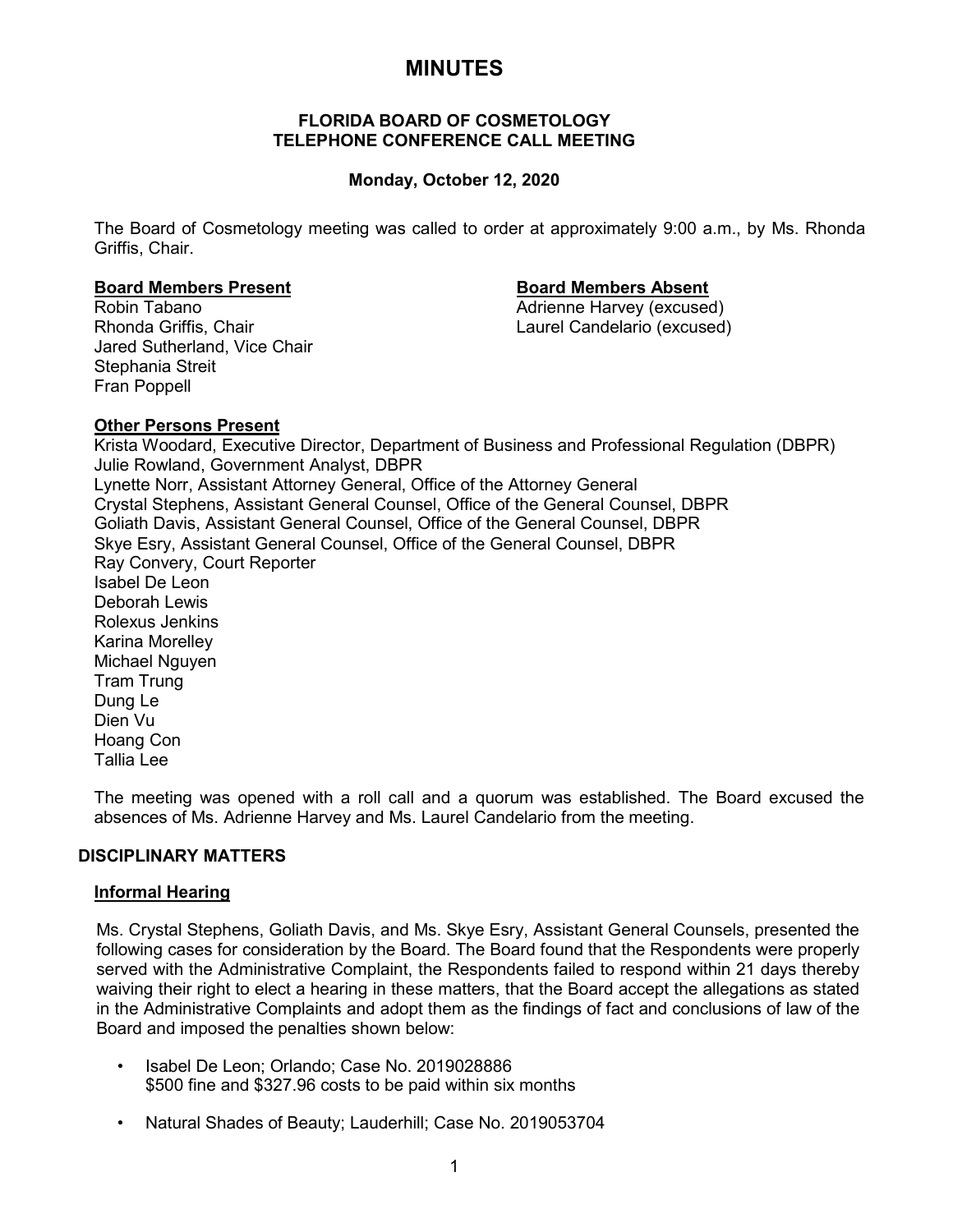\$150 fine and \$84.94 costs to be paid within six months

- Lavish Beauty Bar; West Palm Beach; Case No. 2020003286 \$250 fine and \$73.24 costs to be paid within six months
- Rolexus Jenkins; West Palm Beach; Case No. 2020006238 \$250 fine and \$73.24 costs to be paid within six months
- Patricia De Leon; Pembroke Pines; Case No. 2020003393 \$500 fine and \$187.54 costs to be paid within six months

The following cases were pulled from the agenda:

- Linda Muniz; Fern Park; Case No. 2019018357
- Dominican Sisters Beauty Shop; Ft. Lauderdale; Case No. 2019061349
- Maritza Beauty Salon; Lantana; Case No. 2020000138
- Parisian Nail Spa Miami; Miami; Case No. 2020005230
- Thuy Nguyen; Tampa; Case No. 2020016191

# **Election of Waiver of Rights and Final Order**

Ms. Stephens, Mr. Davis, and Ms. Esry presented the following cases for consideration by the Board. The Board found that the Respondents were properly served with the Administrative Complaint, and have elected to waive their rights to a hearing in these matters. The Board moved to accept the allegations as stated in the Administrative Complaint and adopt them as the findings of fact and conclusions of law of the Board and imposed the penalties shown below:

- Pink & White Nail Bar; Brandon; Case No. 2020007029 \$500 fine and \$98 costs to be paid within six months
- Tram Trung; Tampa; Case No. 2020015437 \$25.30 cost only; revocation of license FV9614861
- Dung Le; Tampa; Case No. 2020015515 \$74.65 costs only to be paid within 90 days; revocation of license FV9618145

The following cases were pulled from the agenda:

- Tien Nguyen; Panama City; Case No. 2019059096
- H Famous Nails; Oakland Park; Case No. 20200009542
- Creative Nails by T; Port St. Lucie; Case No. 2020010173
- Lovely Nails & Spa by CP; Riviera Beach; Case No. 2020011116

# **Motion for Waiver of Rights and Final Order**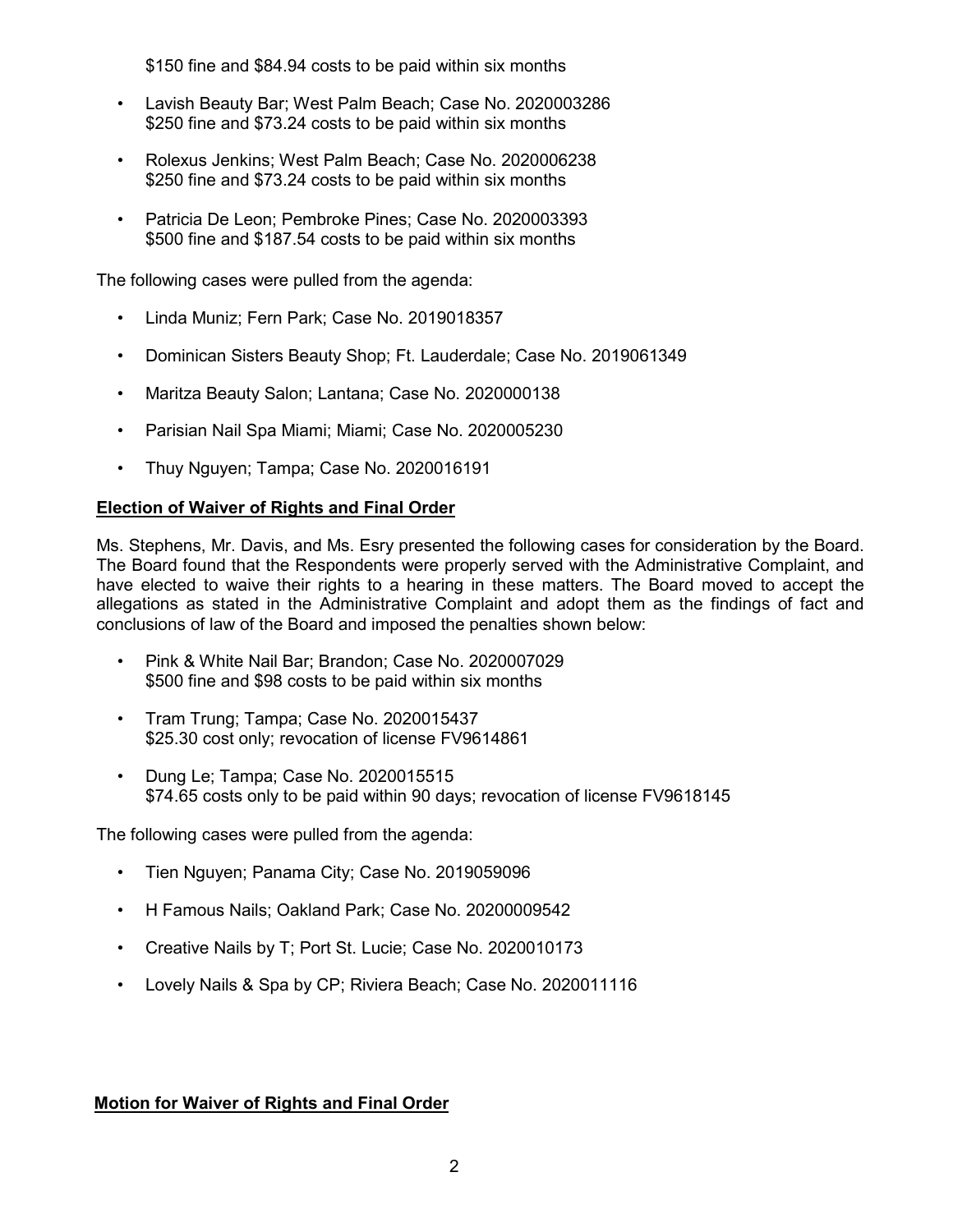Ms. Stephens, Mr. Davis, and Ms. Esry presented the following cases for consideration by the Board. The Board found that the Respondents were properly served with the Administrative Complaint, the Respondents failed to respond within 21 days thereby waiving their right to elect a hearing in this matter, that the Board accept the allegations as stated in the Administrative Complaint and adopt them as the findings of fact and conclusions of law of the Board and imposed the penalties shown below:

- Happy Nails; Deland; Case No. 2020010118 \$500 fine and \$208.91 costs to be paid within six months
- Top Design Nails; Stuart; Case No. 2020008046 \$850 fine and \$179.16 costs to be paid within six months Suspension of license CE10018868 until successful re-inspection
- Tallia Amari Lee; Jacksonville; Case No. 2019057833 \$1,000 fine and \$179.28 costs to be paid within six months
- Top Design Nails; Stuart; Case No. 2020008046 \$1,150 fine and \$179.16 costs to be paid within six months
- Mai Tran; Tampa; Case No. 2020015664 \$84.39 costs only; revocation of license FV9613937

The following cases were pulled from the agenda:

- Creative Family Nails Spa; Port St. Lucie; Case No. 2020004414
- Thi Nguyen; Odessa: Case No. 2020015857
- Nails West Bar; Boca Raton; Case No. 2020011864
- Sharpe Image Hair Salon; West Palm Beach; Case No. 2020003490
- Behnosh Ghaini; Tallahassee; Case No. 2018062863
- Luminous Nails and Spa; Port St. Lucie; Case No. 2020004108
- Tender Touch; Pompano Beach; Case No. 2020006205
- NY Beauty Supply; Tamarac; Case No. 2020003290
- Claude Thomas; Lauderdale Lakes; Case No. 2019054508
- Mardona Estime; Pompano Beach; Case No. 2020007900
- Venetian Nail Spa; Jupiter; Case No. 2020010096
- Tung Pham; West Palm Beach; Case No. 2020002179
- Courtney Amour Beauty Bar and Spa; Gainesville; Case No. 2020012349
- Bich Nguyen; Tampa; Case No. 2020015881
- Nhat Pham; Tampa; Case No. 2020015659
- Van Le; Riverview; Case No. 2020015663
- Truong Nguyen; Tampa; Case No. 2020015669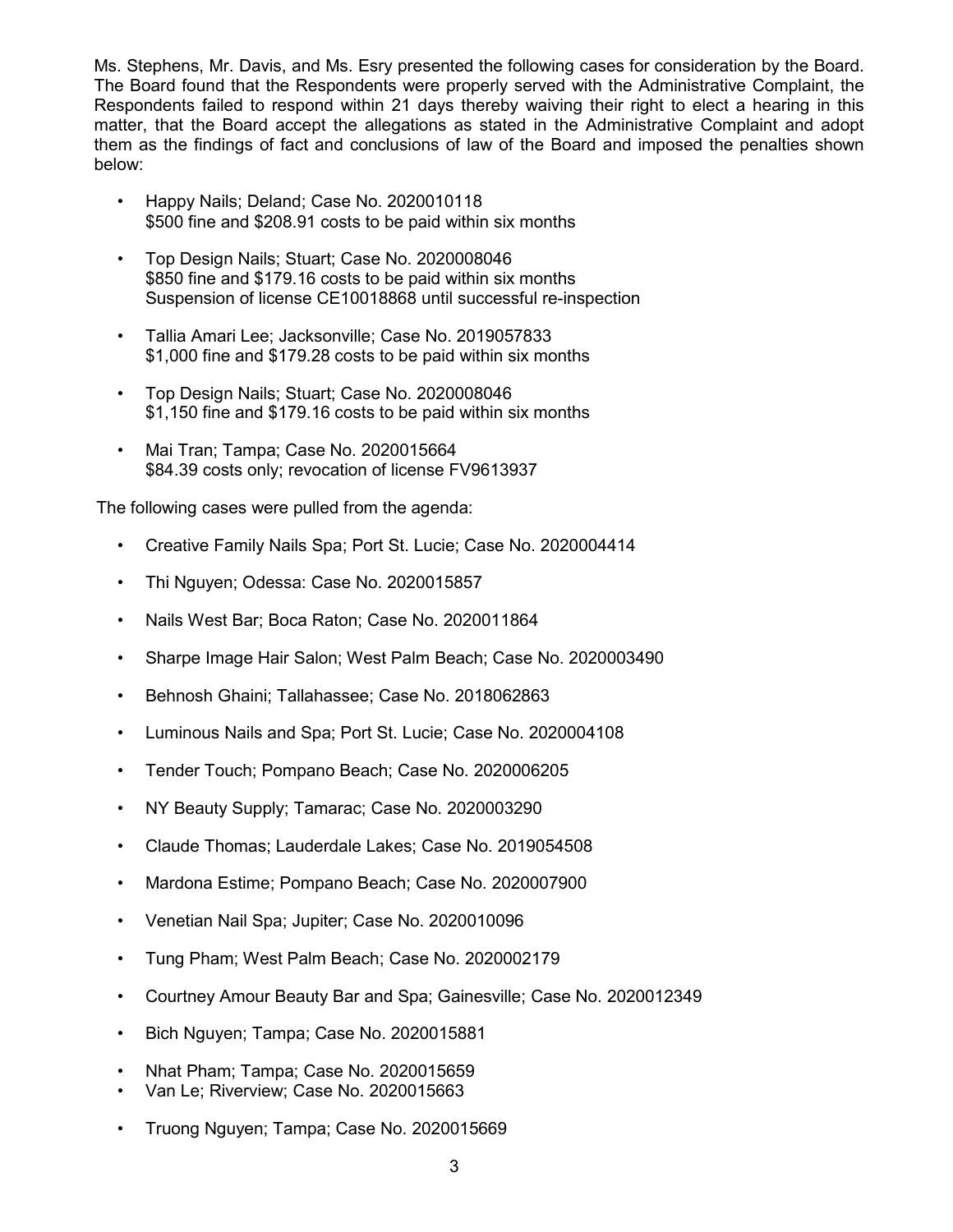- Impression Beauty Salon; Sunrise; Case No. 2019051496
- Nail Experts and Thuan Dang; Crestview; Case Nos. 2020001938 & 2019045468
- Madeleine Ravelo; N. Miami; Case No. 2019042646
- Tipsy Salon and Spa; Ft. Lauderdale; Case No. 2019060910
- Serenity Nail & Spa; Panama City; Case No. 2020001953
- USA Nails & Day Spa; Ft. Lauderdale; Case No. 2019061375
- Xuan Le; Stuart; Case No. 2019063111
- Thien Quang Hoang; Niceville; Case No. 2020004560
- Keren Narcisse; Lake Worth; Case No. 2019058868
- Poze Net Barbershop and Beauty Salon; N. Miami; Case No. 2020007984
- Maureen Mowry; Holiday; Case No. 2019053576
- Crownedbykk; Pompano Beach; Case No. 2020007639
- Elite Nails & Spa; West Palm Beach; Case No. 2020003030
- Xuan Le; Stuart; Case No. 2020013988
- Phuoc Bui; Port St. Lucie; Case No. 2020013984
- Nicole's Unisex Beauty Salon; N. Miami; Case No. 2020013537
- Tam Nguyen; Tampa; Case No. 2020015874
- Minh Nguyen; St. Petersburg; Case No. 2020016160
- An Le; Tampa; Case No. 2020015665

# **Settlement Stipulation**

Ms. Stephens, Mr. Davis, and Ms. Esry presented the following cases for consideration by the Board. The Board moved to adopt the Stipulations of the parties as the Board's final action in these matters and incorporate them and all of their terms into a Final Order and imposed the penalties shown below:

- Angel Nails and Thuan Bui Lam; Lantana; Case Nos. 2020012310 & 2020019563 \$500 fine and \$206.03 costs to be paid within six months
- Abbey Nails & Spa; Lynn Haven; Case No. 2019054524 \$250 fine and \$47.19 costs to be paid within six months
- Brow Arc; Port St. Lucie; Case No. 2019024243 \$400 fine and \$167.65 costs to be paid within six months
- Kinh Nguyen; Ft. Walton Beach; Case No. 2019064115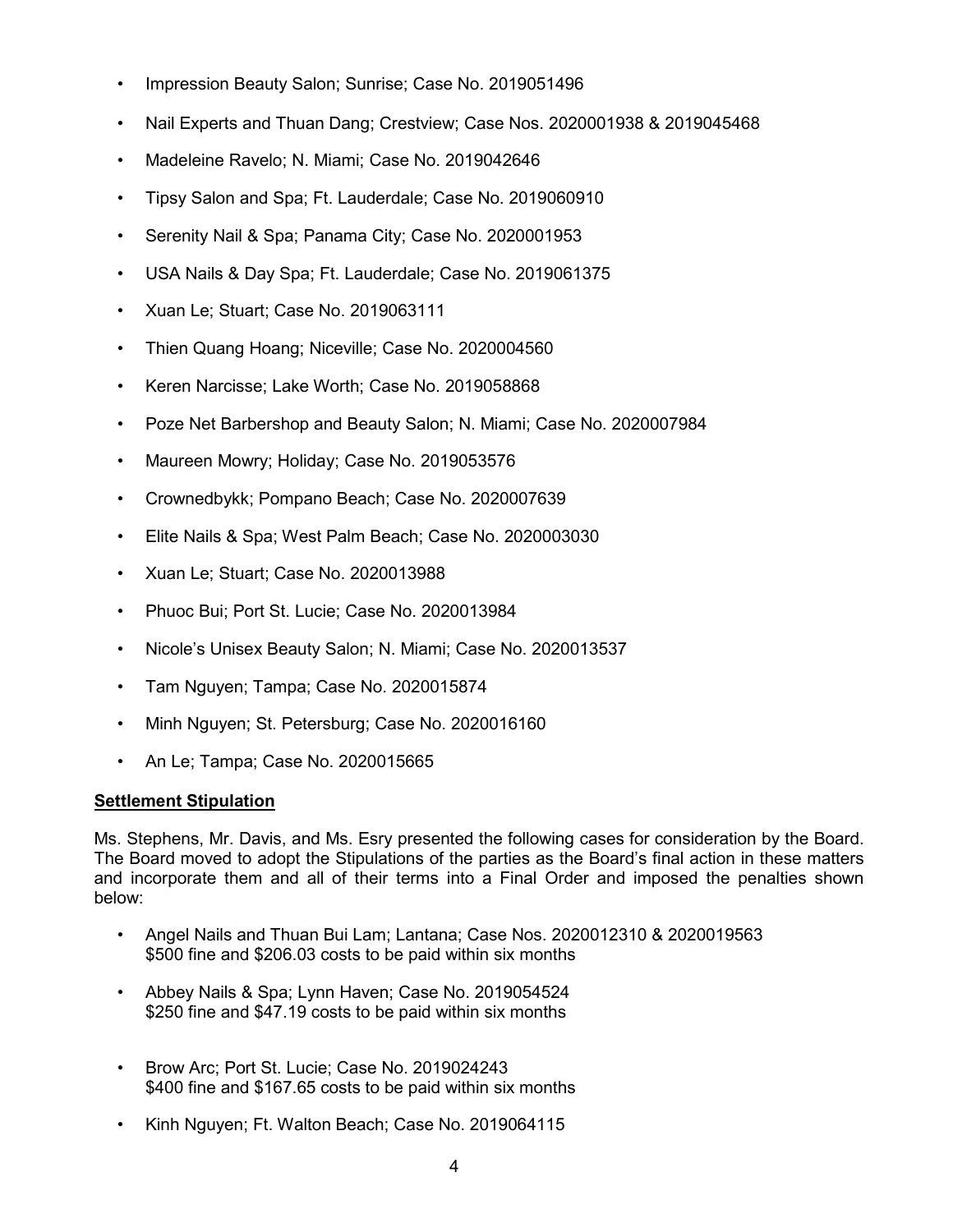\$250 fine and \$39.36 costs to be paid within six months

- Regal Nails and Huong Ho; Port St. Lucie; Case No. 2019054063 & 2019057414 \$550 fine and \$313.32 costs to be paid within six months
- Nails Fever; Pompano Beach; Case No. 2019053409 \$50 fine and \$86.58 costs to be paid within six months
- Elite Nails & Spa; West Palm Beach; Case No. 2019047124 The Board rejected the settlement stipulation
- Tung Pham; West Palm Beach; Case No. 2019050027 The Board rejected the settlement stipulation
- La Thi Nguyen; Panama City; Case No. 2019060095 \$500 fine and \$26.31 costs to be paid within six months
- Ricky Lam; Destin; Case No. 2019061683 \$250 fine and \$39.58 costs to be paid within six months
- Hot Nails and Spa; Destin; Case No. 2020001962 \$250 fine and \$26.31 costs to be paid within six months
- Kim Nguyen; Panama City Beach; Case No. 2020003845 \$250 fine and \$26.31 costs to be paid within six months
- Allure Nails & Spa; Coral Springs; Case No. 2019063319 \$500 fine and \$84.98 costs to be paid within six months
- Mimi Nails & Spa; Oakland Park; Case No. 2020003027 \$850 fine and \$82.42 costs to be paid within six months
- Ulta Salon Cosmetics & Fragrance; Bolingbrook, Illinois; Case No. 2019060424 \$500 fine and \$158.86 costs to be paid within six months
- Glamour Nails and Ngoc Doan; Mary Esther; Case Nos. 2020001997 & 2019063972 \$500 fine and \$66.98 costs to be paid within six months
- Red Nails; Mary Ester; Case No. 2020001947 \$250 fine and \$38.06 costs to be paid within six months
- Classy Nails; Riverview; Case No. 2020003685 \$500 fine and \$96.20 costs to be paid within six months
- Millennium Nail & Day Spa and Tammy Nguyen; Tallahassee; Case No. 2020005733 & 2020005909 \$500 fine and \$41.76 costs to be paid within six months
- Studio Nails; Pensacola; Case No. 2019061704 \$150 fine and \$86.04 costs to be paid within six months
- Luxury Nails; Lake City; Case No. 2019061766 \$350 fine and \$504.98 costs to be paid within six months
- Millenia Nails & Day Spa; Orlando; Case No. 2019063519 \$500 fine and \$687.75 costs to be paid within six months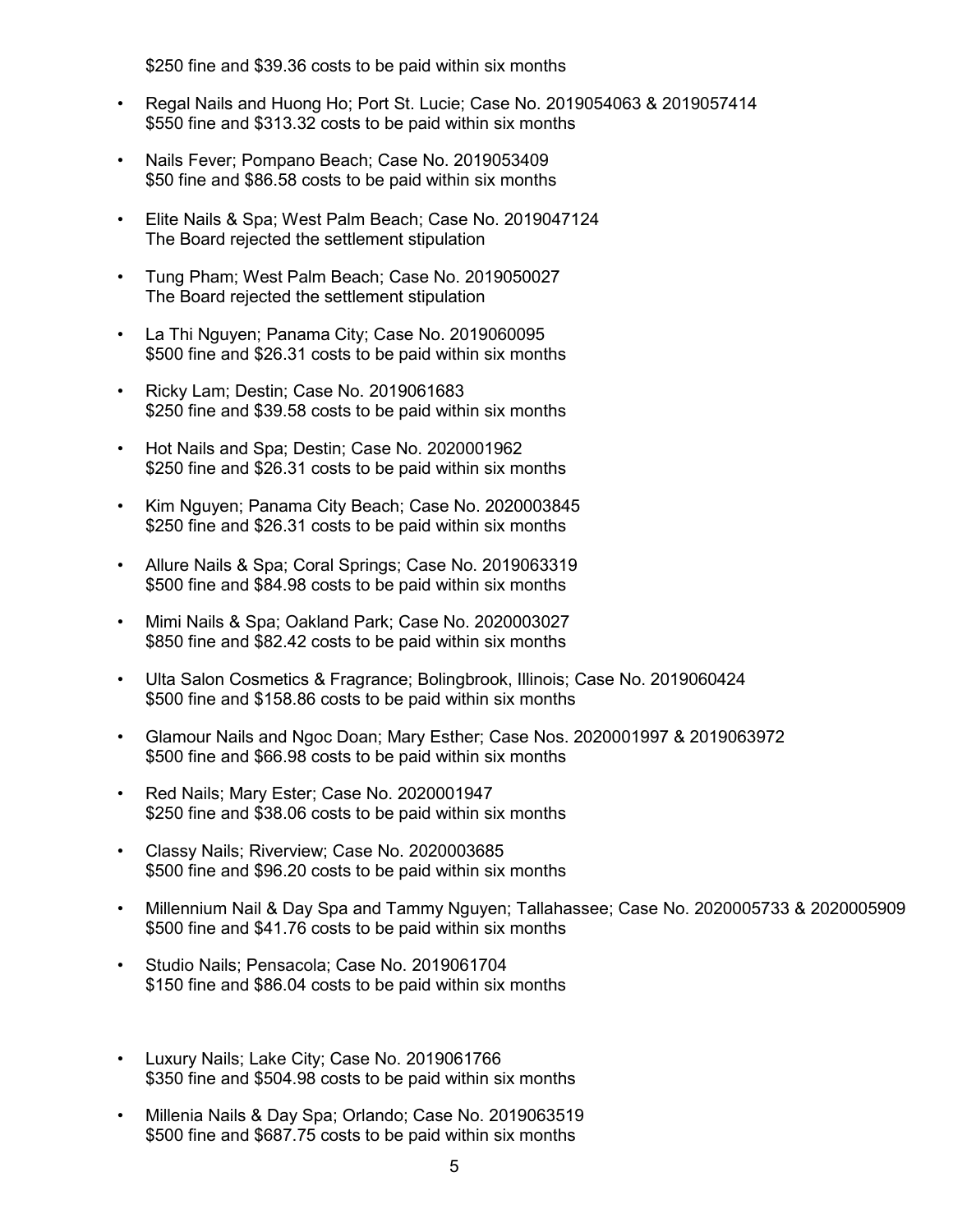- Body & Soul Retreat; Lighthouse Point; Case No. 2020012066 \$900 fine and \$82.56 costs to be paid within six months
- Nguyet Van; Orlando; Case No. 2020016533 \$250 fine and \$293.66 costs to be paid within six months
- Prestige Nail Spa and Diane Torres; Port St. Lucie; Case Nos. 2020017964 & 2020010177 \$500 fine and \$309.32 costs to be paid within six months
- Pink & White Nail Spa; Miami; Case No. 2020006936 \$500 fine and \$61.41 costs to be paid within six months
- Santi International Salon; Miami; Case No. 2020007369 \$200 fine and \$60.38 costs to be paid within six months

# **Voluntary Relinquishment**

Ms. Stephens presented the following cases for consideration by the Board. The Board moved to adopt the Stipulation of the parties as the Board's final action in this matter and incorporate it and all of its terms into a Final Order and imposed the penalties shown below:

- Nam Nguyen; Pinellas Park; Case No. 2020015573 \$305.51 costs only, revocation of license FV9618142
- Phong Nguyen; Pinellas Park; Case No. 2020015851 \$93.62 costs only, revocation of license FV9617888
- Dinh Nguyen; Tampa; Case No. 2020015832 \$113.76 costs only, revocation of license FV9617843

# **Department Attorney Report**

Ms. Stephens informed the Board that as of September 4, 2020, there were 160 open cosmetology cases in the legal section.

# **APPLICATIONS**

# **Continuing Education Courses**

# **Initial Review**

 $1<sup>st</sup>$  Choice CE – HIV/AIDS Course 2 Hour Internet After review, the Board moved to approve the course.

ASM Beauty World Academy – Cosmetology CE Course 10 Hour Internet

After review, the Board moved to deny the course based incorrect disinfection procedures, grammatical errors, incorrect references, and outdated references.

# PDH Academy – Florida Cosmetology Essentials 10 Hour Correspondence

After review, the Board moved to approve the course with the following contingencies: strike references to hair braiders, hair wrappers, and body wrappers, update references, update laws and rules, and add sentence that specifies MMA is illegal in Florida. The corrections must be submitted to the Executive Director within 30 days of the date of the order for approval.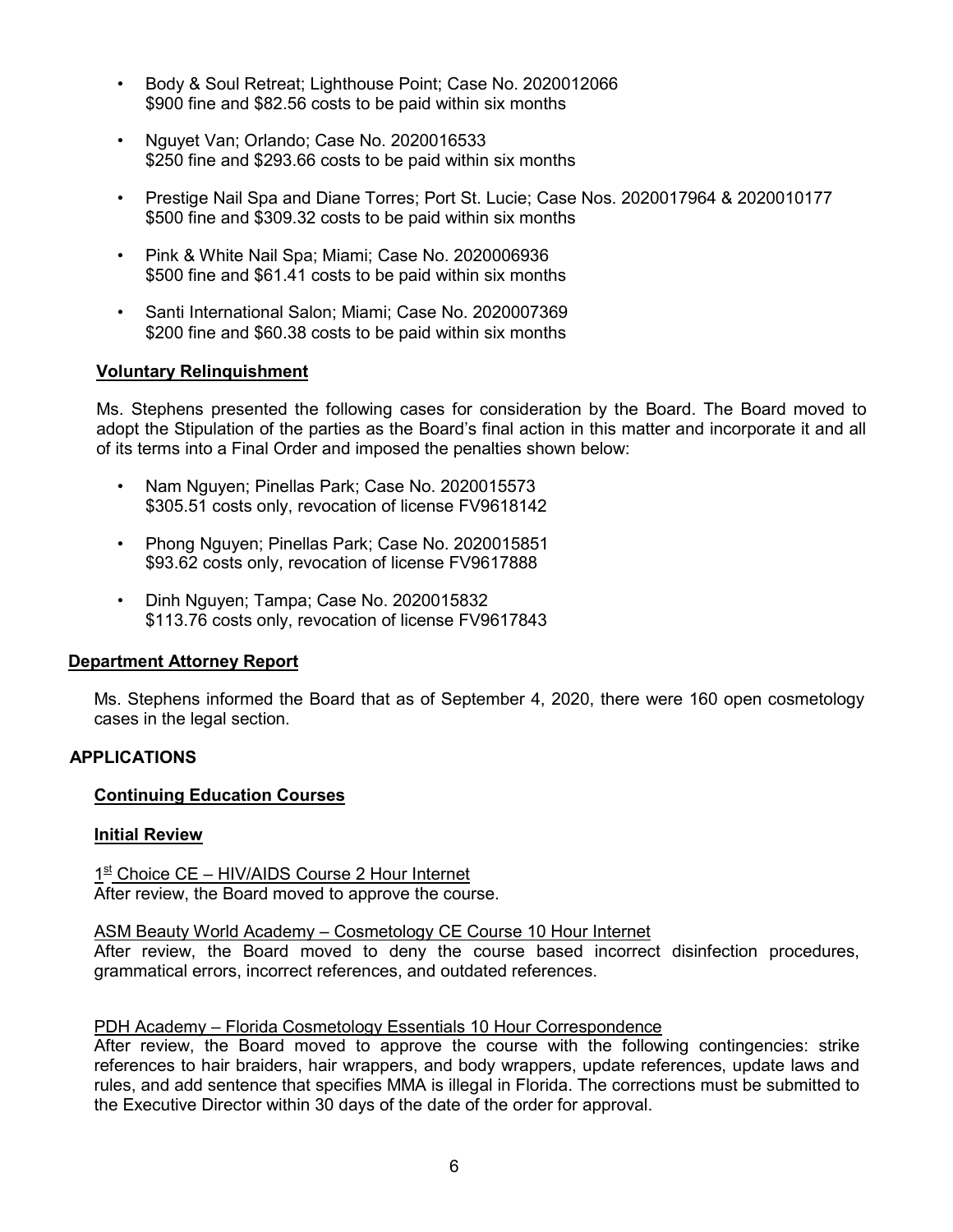### PDH Academy – Florida Cosmetology Essentials 10 Hour Internet

After review, the Board moved to approve the course with the following contingencies: strike references to hair braiders, hair wrappers, and body wrappers, update references, update laws and rules, and add sentence that specifies MMA is illegal in Florida. The corrections must be submitted to the Executive Director within 30 days of the date of the order for approval.

Paragon CET – HIV/AIDS Epidemic Update for Florida 2 Hour Internet After review, the Board moved to approve the course.

Paragon CET – HIV/AIDS Epidemic Update for Florida 2 Hour Correspondence After review, the Board moved to approve the course.

Mountain Troll Marketing – HIV/AIDS CE for Cosmetology 2 Hour Internet

After review, the Board moved to approve the course with the following contingencies: strike references to hair braiders, hair wrappers, and body wrappers, and add sentence that specifies MMA is illegal in Florida. The corrections must be submitted to the Executive Director within 30 days of the date of the order for approval.

Mountain Troll Marketing – Cosmetology CE with Domestic Abuse Emphasis 10 Hour Internet After review, the Board moved to approve the course with the following contingencies: strike references to hair braiders, hair wrappers, and body wrappers, add sentence that specifies MMA is illegal in Florida, and strike references to "MSDS" and replace with "SDS". The corrections must be submitted to the Executive Director within 30 days of the date of the order for approval.

# **RECESS**

There being no further business, the meeting was recessed at approximately 2:45 p.m.

# **Tuesday, October 13, 2020**

The Board of Cosmetology meeting was called to order at approximately 9:00 a.m., by Ms. Rhonda Griffis, Chair.

# **Board Members Present Board Members Absent**

Robin Tabano<br>
Jared Sutherland, Vice Chair<br>
Tran Poppell (excused)<br>
Adrienne Harvey (excused) Stephania Streit

Laurel Candelario (excused) Adrienne Harvey (excused)

# **Other Persons Present**

Krisa Woodard, Executive Director, Department of Business and Professional Regulation (DBPR) Julie Rowland, Government Analyst, DBPR Lynette Norr, Assistant Attorney General, Office of the Attorney General Crystal Stephens, Assistant General Counsel, Office of the General Counsel, DBPR Goliath Davis, Assistant General Counsel, Office of the General Counsel, DBPR Skye Esry, Assistant General Counsel, Office of the General Counsel, DBPR Ray Convery, Court Reporter Jade Register Katrina October Rose Bannister Sage-Marie Bentley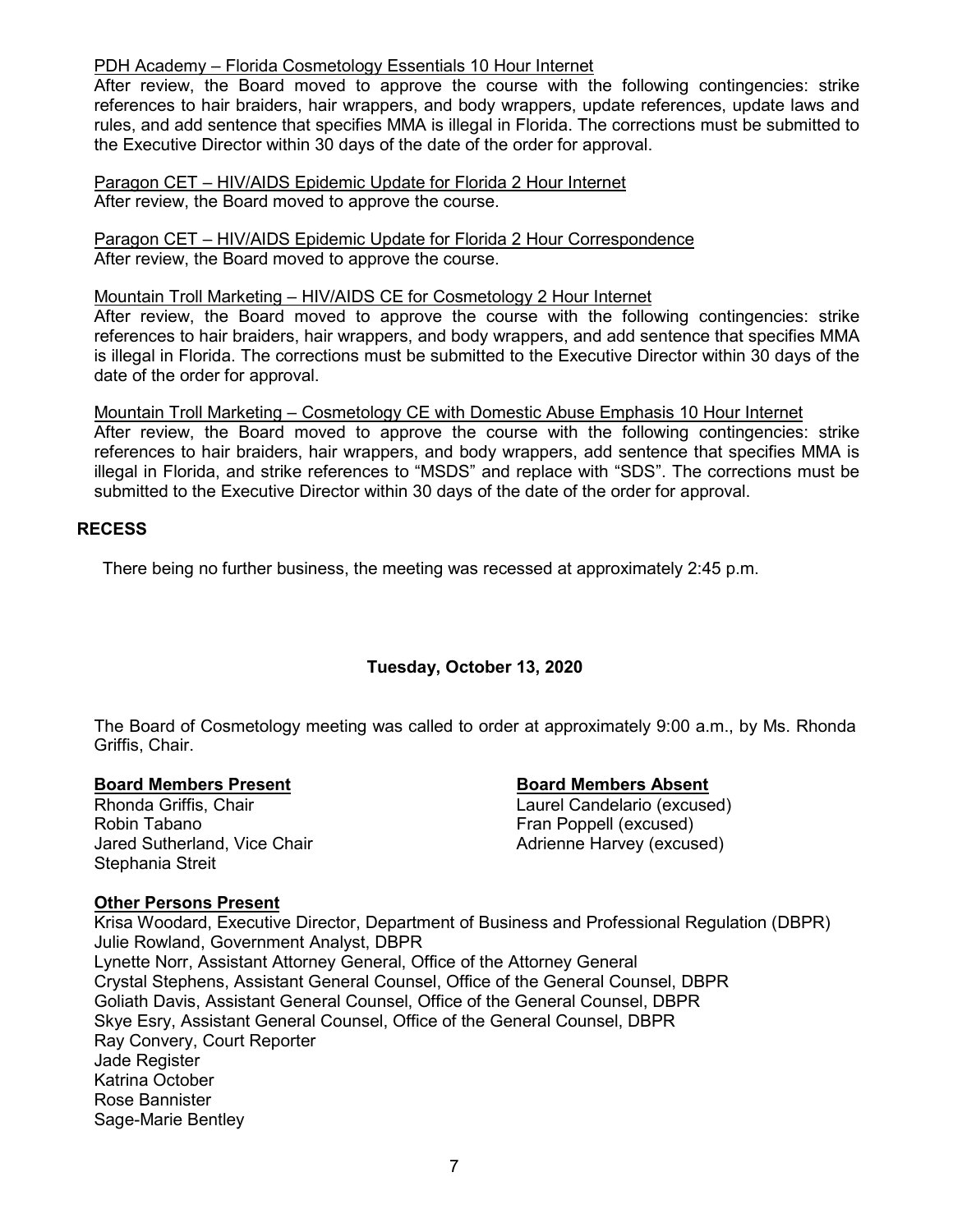Ravyn Alling Roxanne Zapata Carol Moseman Candace Wadlington Grace Lovett

The meeting was opened with a roll call and a quorum was established. The Board excused the absences of Ms. Adrienne Harvey, Ms. Fran Poppell, and Ms. Laurel Candelario from the meeting.

#### **APPROVAL OF MINUTES**

The Board approved the minutes of the following Board meetings:

- August 27, 2019
- October 14-15, 2019
- December 16, 2019
- January 6-7, 2020
- February 12, 2020
- April 20, 2020
- June 22, 2020

#### **APPLICATIONS**

#### **Licensure Applications**

#### **Initial Review**

#### Jade Register

Ms. Register was present for the meeting. After review, the Board moved to approve the application. The Board also imposed probation on the license to run concurrent with her criminal probation.

#### Katrina October

Ms. October was present for the meeting. After review, the Board moved to approve the application.

# Rose Bannister

Ms. Bannister was present for the meeting. After review, the Board moved to approve the application.

# Grisel Yanez Gonzalez

Ms. Gonzalez was not present for the meeting. After review, the Board moved to approve the application.

Sage-Marie Bentley / Ohio Ms. Bentley was present for the meeting. After review, the Board moved to approve the application.

# Sian Brice / Great Britain

Ms. Brice was not present for the meeting. After review, the Board moved to approve the application.

# Ktwona Frazier-Barr

Ms. Frazier-Barr was not present for the meeting. After review, the Board moved to approve the application. The Board also imposed probation on the license to run concurrent with her criminal probation.

# Ravyn Alling

Ms. Alling was present for the meeting. After review, the Board moved to approve the application.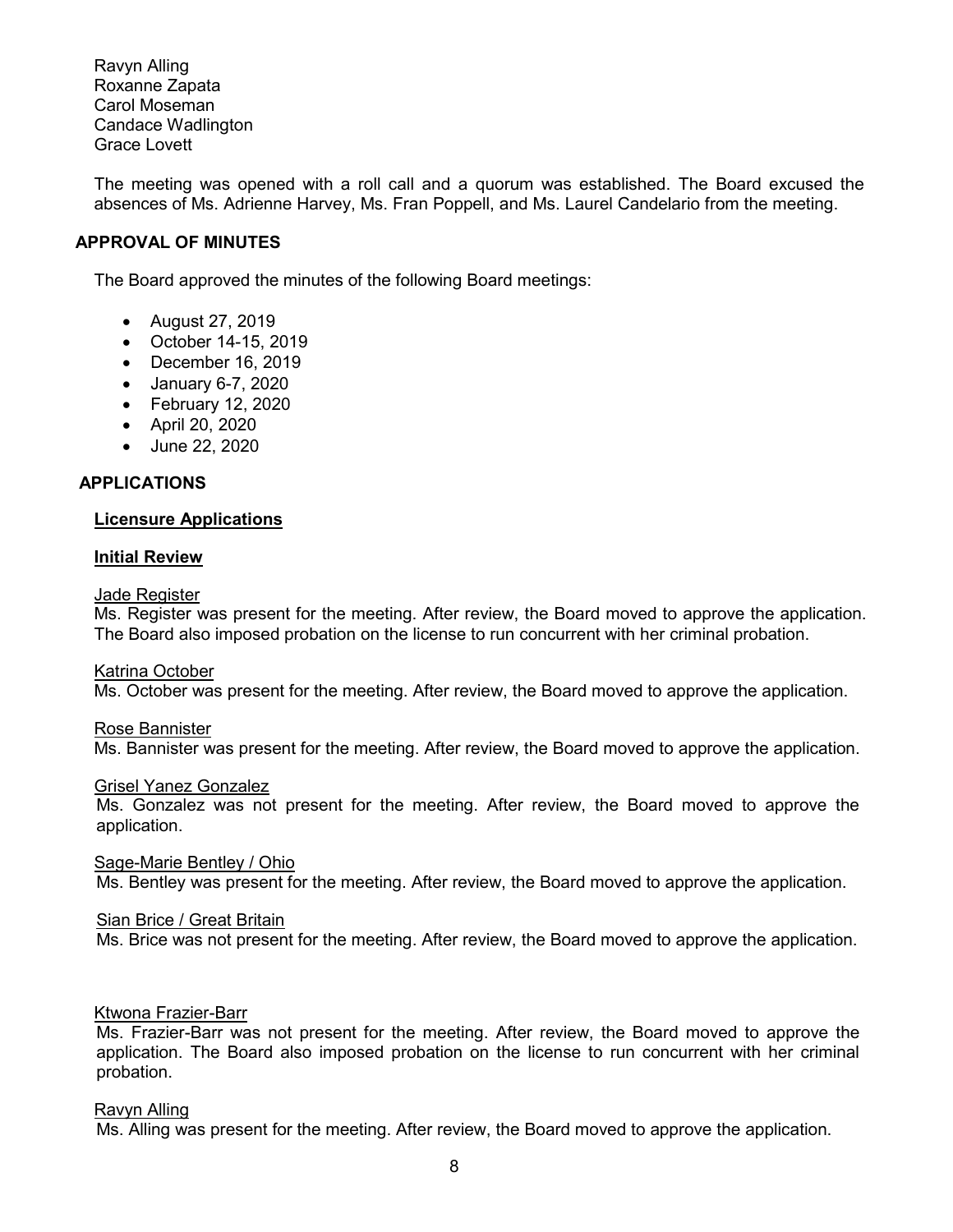#### Roxanne Zapata

Ms. Zapata was present for the meeting. After review, the Board moved to approve the application.

#### Ivanna Chacon-Sanchez

Ms. Chacon-Sanchez was not present for the meeting. After review, the Board moved to approve the application.

#### Carol Moseman

Ms. Moseman was present for the meeting. After review, the Board moved to approve the application. The Board also imposed probation on the license to run concurrent with her criminal probation.

#### Crystal Addison

Ms. Addison was not present for the meeting. After review, the Board moved to approve the application. The Board also imposed probation on the license to run concurrent with her criminal probation.

#### Candace Wadlington

Ms. Wadlington was present for the meeting. After review, the Board moved to approve the application. The Board also imposed probation on the license to run concurrent with her criminal probation.

#### **NEW BUSINESS**

Declaratory Statement – Jayne Chandler

The request was tabled for a future meeting.

Petition for Variance or Waiver of Rule 61G5-22.016, Florida Administrative Code (FAC) – Sage-Marie **Bentley** 

Ms. Bentley was present for the meeting. After review, the Board approved the request.

Declaratory Statement – Jeff Gaewood

After review, the Board denied the request due to the request being legally insufficient.

#### **OTHER BUSINESS**

#### **Board Attorney Report**

#### 61G5-18.00015, (FAC) – Cosmetologist and Compensation Defined (definitions)

The Board approved the following language and agreed that there would be no negative impact on small business nor would there likely be any increase in regulatory costs in excess of \$200,000 in the aggregate within one year after implementation. They also agreed that a violation of this rule, or any part of this rule, would not be designated as a minor violation, and that this rule should not have a sunset provision.

(1) A cosmetologist is a person who is licensed to perform the mechanical or chemical treatment of the head, face, and scalp for aesthetic rather than medical purposes, including, but not limited to, hair shampooing, hair cutting, hair arranging, hair braiding, hair coloring, permanent waving, and hair relaxing, for compensation. A cosmetologist may also perform non-invasive hair removals, including wax treatments but not including electrolysis as that term is defined in chapter 478, F.S., manicures, pedicures, and skin care services. For the purposes of this act "compensation" is defined as the payment of money or valuable consideration directly or indirectly paid or promised, expressly or impliedly, or the intent to collect or receive payment of money or the intent to collect or receive anything of value in exchange for cosmetology services. For the purposes of this act "medical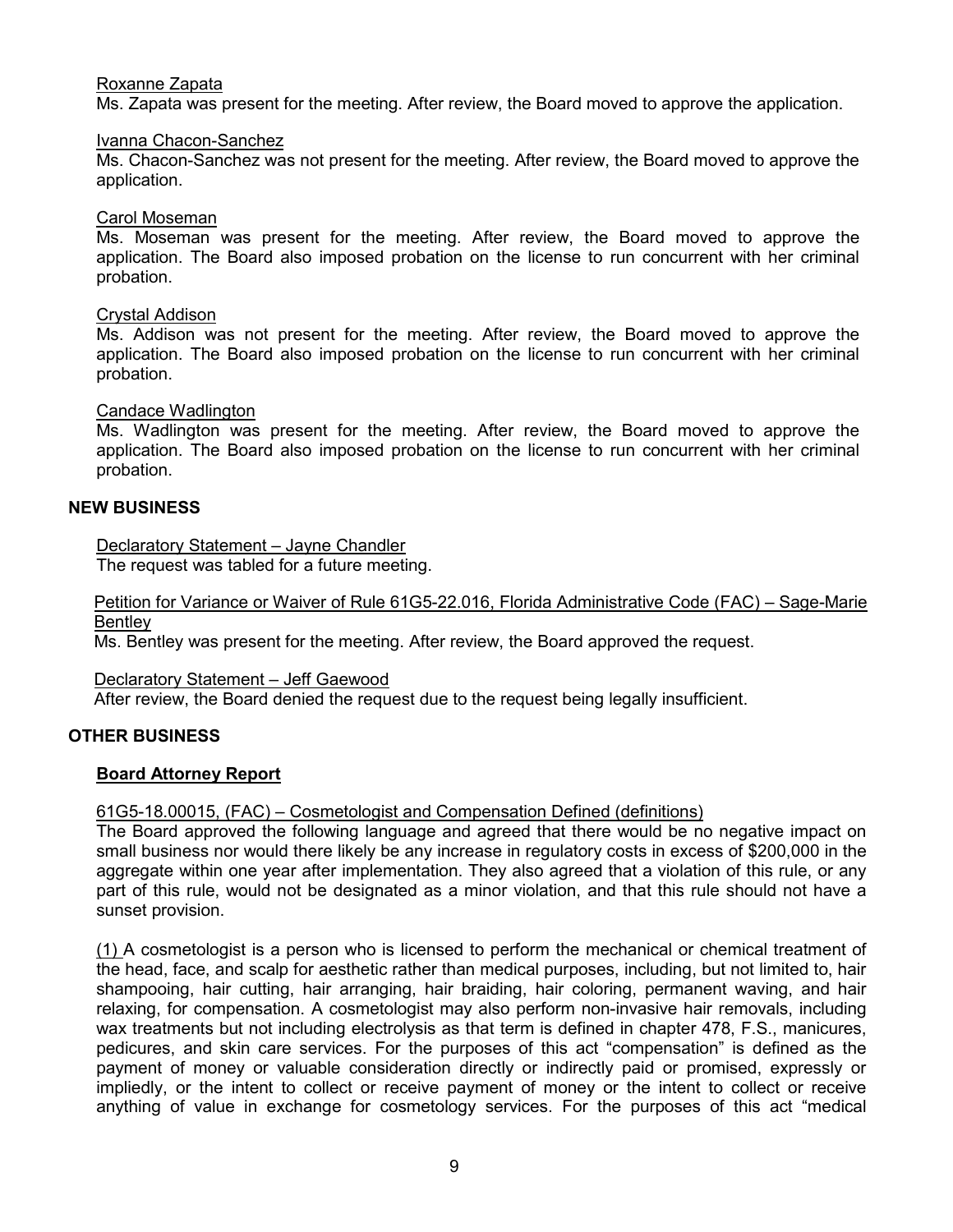purposes" is defined as any form of bodily intrusion into the orifices, skin, muscles, or any other tissues of the body.

(2) Definitions: In the practice of cosmetology and its specialties, the following definitions apply:

(a) "Microblading" is a form of semi-permanent tattooing that involves using tiny, fine-point needles that make up a small disposable blade and handle that deposit pigment simultaneously under your skin. Microblading is beyond the scope of a Florida cosmetology license.

(b) "Manual exfoliation" is the physical removal of dead skin cells through light abrasion using a sponge or cloth with or without the use of a granulated scrub, or using a dermaplaning blade.

(c) "Chemical exfoliation" is the use of products containing chemicals that either loosen or dissolve dead cell buildup. Examples of exfoliating chemicals are alpha hydroxy acids (AHAs), which are gentle, naturally occurring acids that remove dead skin cells.

(d) "Mechanical exfoliation" is the physical removal of surface epidermal cells by means that include but are not limited to brushing machines, granulated scrubs, peel-off masques, peeling creams or drying preparations that are rubbed off, and microdermabrasion. Microdermabrasion is a type of mechanical exfoliation that involves using a closed vacuum to shoot aluminum oxide or other crystals at the skin with a hand-held device that exfoliates dead cells.

(e) "Semipermanent lashes" are lash extensions that are applied directly onto existing eyelashes with a glue that is specially formulated to not damage the lash or irritate the eyes. This process generally takes about 2 hours to apply and must be maintained. A cosmetology license is required to apply these lashes to a client.

(f) "Strip lashes" and "individual lashes" are full, partial, or small clusters of false lashes applied with an adhesive. This process takes very little time to apply and as they are not long-lasting, they are usually applied for a specific event.

(g) "Makeup application" includes makeup primer, face paint, lipstick, eyeliner, eye shadow, foundation, rouge or cheek color, mascara, strip lashes, individual lashes, face powder, corrective stick, and makeup remover. Makeup application does not require a cosmetology license.

(h) "Massaging" in the practice of cosmetology is limited to the face, scalp, neck, hands, and feet and includes manipulation of the skin for the application of creams or lotions with the hands or a smooth object such as a small stone for aesthetic purposes. Manipulation of an individual's soft body tissue for the purposes of improving health or well-being, therapeutic massages, reflexology massages, and massaging the torso are outside the scope of a cosmetology license.

61G5-17.016, (FAC) – Time for Payment of Administrative Fines

The Board agreed to the proposed amendment if the rule is retained.

In cases where the Board imposes costs and/or an administrative fine for violation of Chapter 455 or 477, F.S., or the rules promulgated thereunder, the costs and/or fine penalty shall be paid to the Department of Business and Professional Regulation within thirty (30) days of its imposition by order of the Board unless otherwise stated by the Board.

# 61G5-18.008, (FAC) – Cosmetologist License Renewal

The Board approved the following language and agreed that there would be no negative impact on small business nor would there likely be any increase in regulatory costs in excess of \$200,000 in the aggregate within one year after implementation. They also agreed that a violation of this rule, or any part of this rule, would not be designated as a minor violation, and that this rule should not have a sunset provision.

(1) A cosmetologist shall renew his or her license on or before October 31 each biennial year, according to the fee schedule as outlined in Rule 61G5-24.008, F.A.C.

(2) Spouses of members of the Armed Forces of the United States are exempted from all licensure renewal provisions, but only in cases of absence from the state because of their spouses' duties with the Armed Forces.

Split 11th Circ. Says Ga. Dental Board Must Face Antitrust Suit